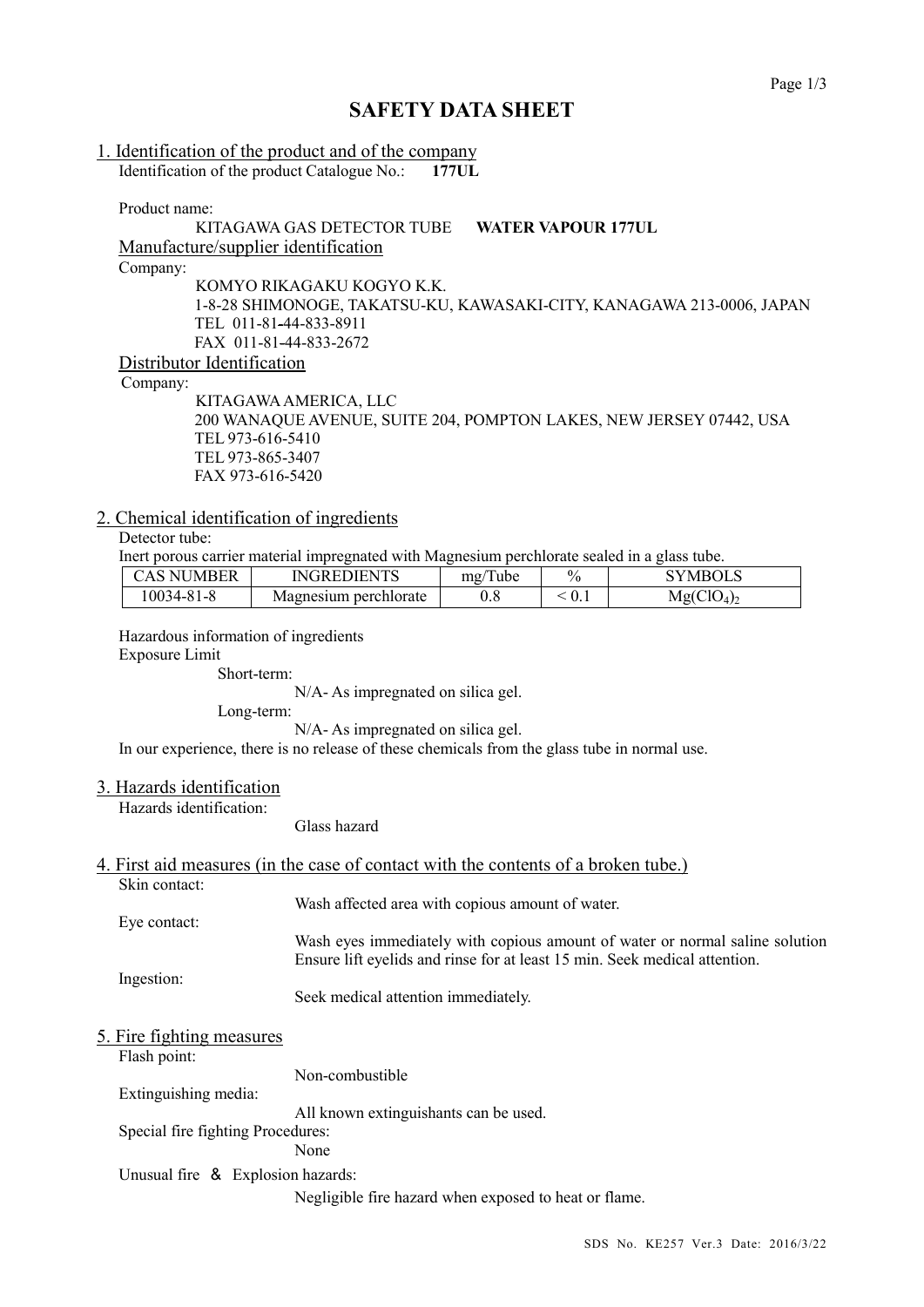## 6. Accidental release measures

Personal protection:

Do not pick up broken glass with bare hands if the tube is broken. Cover with inert absorbent such as vermiculite. Sweep up and contain for waste disposal.

|  | 7. Handling and storage<br>Handling & use:                         |                                                                                                                                     |
|--|--------------------------------------------------------------------|-------------------------------------------------------------------------------------------------------------------------------------|
|  |                                                                    | Ensure the instructions for use are followed. Safety glasses and gloves should be<br>worn to prevent injury from splintering glass. |
|  | Storage:                                                           | Keep away from direct sunlight and store at 25 degree C or lower.                                                                   |
|  | 8. Exposure control/personal protection<br>Respiratory protection: |                                                                                                                                     |
|  | Ventilation:                                                       | Not applicable                                                                                                                      |
|  | Other protective equipment:                                        | Not applicable<br>Safety glasses and gloves                                                                                         |
|  | 9. Physical/Chemical properties<br>Appearance:                     |                                                                                                                                     |
|  | Boiling point:                                                     | Greenish yellow and white solid layers sealed in a glass tube.                                                                      |
|  | Melting point:                                                     | Not applicable                                                                                                                      |
|  | Specific gravity $(H_2O=1)$ :                                      | Not applicable                                                                                                                      |
|  | Evaporation rate (BuOAc=1):                                        | Not applicable                                                                                                                      |
|  | Solubility in water:                                               | Not applicable                                                                                                                      |
|  | Vapour pressure:                                                   | Not applicable<br>Not applicable                                                                                                    |
|  | Vapour density:                                                    | Not applicable                                                                                                                      |
|  | 10. Stability and Reactivity                                       |                                                                                                                                     |
|  | Stability:<br>Incompatibilities:                                   | Stable at under ambient temperatures and pressures.                                                                                 |
|  | Hazardous decomposition products:                                  | Not applicable<br>None                                                                                                              |
|  | Hazardous polymerization:                                          | None                                                                                                                                |
|  | 11. Toxicological information<br>General:                          |                                                                                                                                     |
|  |                                                                    | In our experience this products is not harmful to health when correctly<br>used/handled.                                            |
|  | Skin contact:                                                      | Contents may be irritating to the skin if the tube broken.                                                                          |
|  | Eye contact:                                                       | Contents may be irritating to the eyes if the tube broken.                                                                          |
|  | Ingestion:                                                         | Glass hazard                                                                                                                        |
|  |                                                                    |                                                                                                                                     |